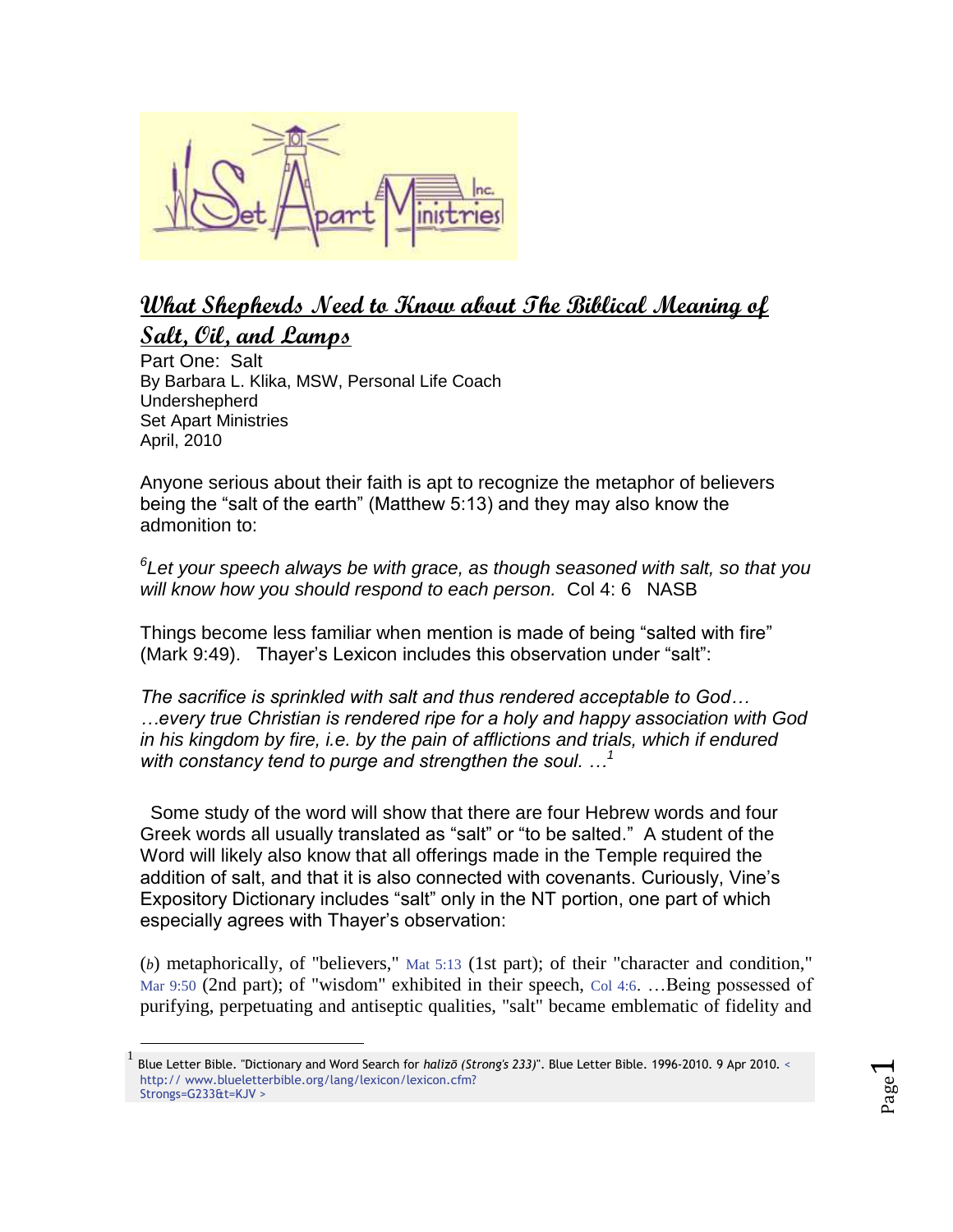friendship among eastern nations. To eat of a person's "salt" and so to share his hospitality is still regarded thus among the Arabs. So in Scripture, it is an emblem of the covenant between God and His people, [Num 18:19](http://www.blueletterbible.org/Bible.cfm?b=Num&c=18&v=19#19); [2Ch 13:5](http://www.blueletterbible.org/Bible.cfm?b=2Ch&c=13&v=5#5); so again when the Lord says "Have salt in yourselves, and be at peace one with another" ([Mar 9:50](http://www.blueletterbible.org/Bible.cfm?b=Mar&c=9&v=50#50)). In the Lord's teaching it is also symbolic of that spiritual health and vigor essential to Christian virtue and counteractive of the corruption that is in the world, e.g., [Mat 5:13](http://www.blueletterbible.org/Bible.cfm?b=Mat&c=5&v=13#13), see (*b*) above. <sup>2</sup>

*"Purifying, perpetuating and antiseptic qualities*" sounds like the biological terms for what we would recognize in Scripture as sanctifying, sustaining and holy (or "set apart" as it holy literally means.) These qualities are useful for a healthy physical life as well as for a healthy spiritual ife.

Conversely, many people also know the admonition that believers are not to lose their saltiness which comes in association with the call to be salt. Generally, we have some vague idea that salt is a preservative and maybe even that it brings something special to the world to behave differently than non-believers when believers act as salt. Some may also know that an overabundance of salt is symbolic of destruction. It can also be an indication of barrenness.

"While "salt" is used to fertilize soil, excess of it on the ground produces sterility (e.g., [Deu 29:23;](http://www.blueletterbible.org/Bible.cfm?b=Deu&c=29&v=23#23) [Jdg 9:45;](http://www.blueletterbible.org/Bible.cfm?b=Jdg&c=9&v=45#45) [Jer 17:6;](http://www.blueletterbible.org/Bible.cfm?b=Jer&c=17&v=6#6) [Zep 2:9\)](http://www.blueletterbible.org/Bible.cfm?b=Zep&c=2&v=9#9)."<sup>3</sup>

These things are indeed, true, but there is much more! We can learn more by looking into the meaning of the very word itself. Though there are several words in both Hebrew and Greek that are rendered as "salt" in English, their meanings are all closely related.

"Melah" is the transliteration of a common word for salt, used 28 times in the Old Testament/Tanahk. It refers to the idea of seasoning and is also used as "disappear" (as salt does when put in water) KJV renders it as salt, season, temper and vanish. $<sup>4</sup>$  Although it seems to disappear, we are aware that salt</sup> actually remains in suspension in water. It is present with the water but does not lose its characteristics, remaining independent. This, too, sounds like Scripture: in the world but not of it.

 $\overline{a}$ 

<sup>2</sup> Vine, W. E. "Salt (Noun, Adjective and Verb), Saltness," *Vine's Expository Dictionary of New Testament Words*. Blue Letter Bible. 1940. 1 Apr 2007. 7 Apr 2010. [<http://www.blueletterbible.org/Search/Dictionary/viewTopic.cfm?](http://www.blueletterbible.org/Search/Dictionary/viewTopic.cfm?type=GetTopic&Topic=Salt+(Noun,+Adjective+and+Verb),+Saltness&DictList=9#Vine) [type=GetTopic&Topic=Salt+\(Noun,+Adjective+and+Verb\),+](http://www.blueletterbible.org/Search/Dictionary/viewTopic.cfm?type=GetTopic&Topic=Salt+(Noun,+Adjective+and+Verb),+Saltness&DictList=9#Vine) [Saltness&DictList=9#Vine's>](http://www.blueletterbible.org/Search/Dictionary/viewTopic.cfm?type=GetTopic&Topic=Salt+(Noun,+Adjective+and+Verb),+Saltness&DictList=9#Vine)

<sup>3</sup> Vine, W. E. "Salt (Noun, Adjective and Verb), Saltness," *Vine's Expository Dictionary of New Testament Words*. Blue Letter Bible. 1940. 1 Apr 2007. 7 Apr 2010. [<http://www.blueletterbible.org/Search/Dictionary/viewTopic.cfm?](http://www.blueletterbible.org/Search/Dictionary/viewTopic.cfm?type=GetTopic&Topic=Salt+(Noun,+Adjective+and+Verb),+Saltness&DictList=9#Vine) [type=GetTopic&Topic=Salt+\(Noun,+Adjective+and+Verb\),+](http://www.blueletterbible.org/Search/Dictionary/viewTopic.cfm?type=GetTopic&Topic=Salt+(Noun,+Adjective+and+Verb),+Saltness&DictList=9#Vine) [Saltness&DictList=9#Vine's>](http://www.blueletterbible.org/Search/Dictionary/viewTopic.cfm?type=GetTopic&Topic=Salt+(Noun,+Adjective+and+Verb),+Saltness&DictList=9#Vine) 4

Ancient Hebrew Lexicon (AHLB) by Jeff A. Benner; copyright 2005.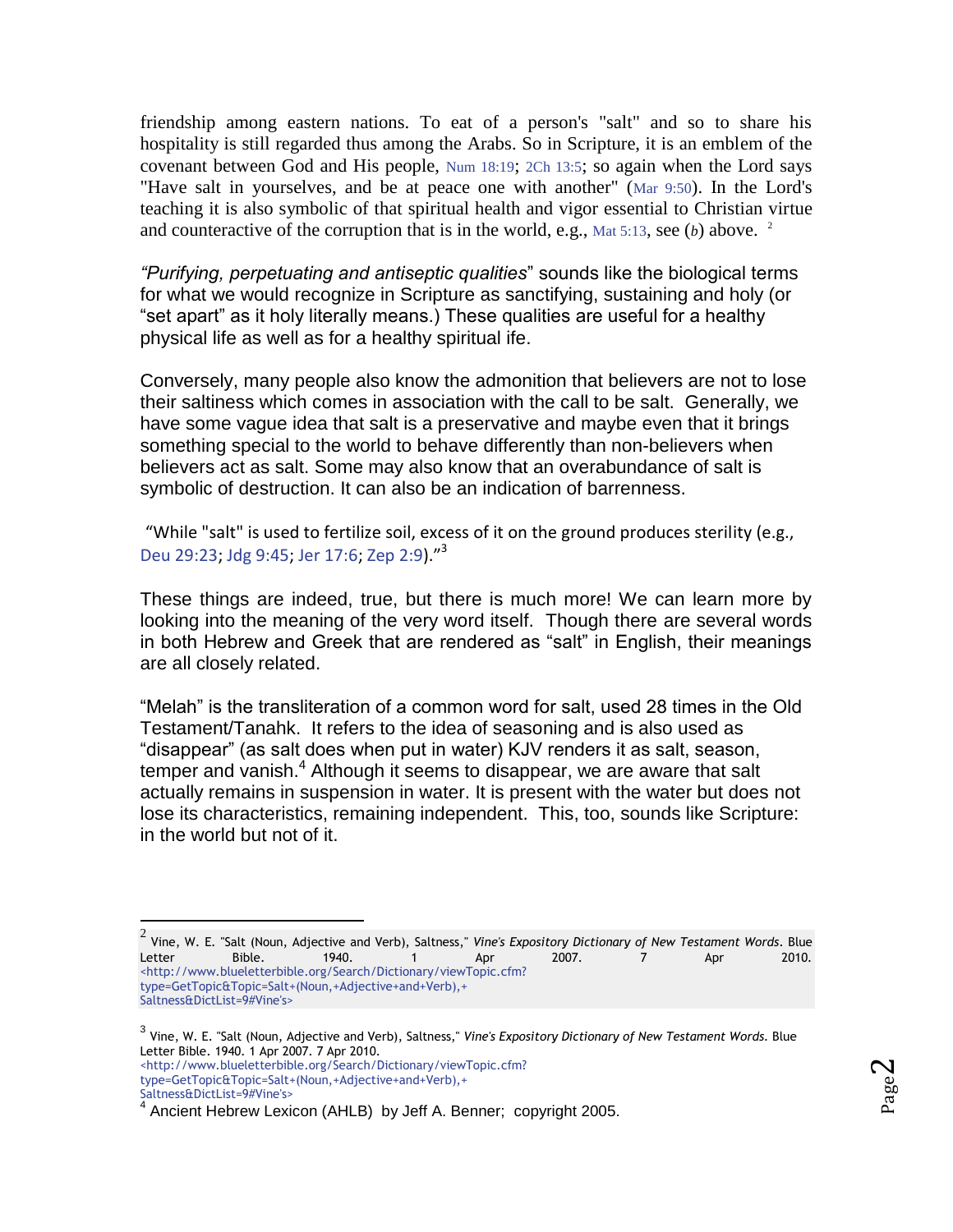Zodhiates Hebrew Dictionary defines salt, from melah, Strong's #4417 as "powder, salt as easily pulverized and dissolved." It is from a root word, #4415, which means "to eat salt, have maintenance" and is related to #4414, its primitive root which means: to rub to pieces or pulverize; to disappear as dust; to salt whether internally or externally; salt, season, temper together, vanish away."

The Theological Wordbook of the Old Testament also makes this connection;

Ex 30:35 the ingredients used in compounding incense were to be salted (KJV "tempered together") Salt and oil were always mixed with the meal offering Lev 2:13.

Ezek 43;24 notes that the priest will cast salt on the burn offerings of the millennial age. The incense offering, the symbol of public worship to 'God, must also be "seasoned with salt" Ex 30:35

"Melach" is Strong's # 4416, a related word from Aramaic for salt. Since Hebrew uses a root system which means that words that share similar root consonants also are generally related, we note that there is a close relationship here with the word "melek" Strong's #4428 which means "king, prince or leader." What would salt have to do with a leader or king? In the sense of maintenance, it would seem that a leader needs to have self-control or be able to maintain a right attitude under trying circumstances. One who entertains another with food or salt in middle Eastern custom, accepts the responsibility for protection of that one should danger arise no matter the cost or danger to himself. Such a protected one would look to the leadership of the host, and could be said to be salted. One who provides protection could be said to be "worth his salt" though there are also connections to be made with salt being given as a salary or a wage to a good worker. Believers are exhorted to be salt and they are also referred to as a kingdom of Priests, or the Priesthood of all believers, which would be a leadership function. (Ex. 19:5-6; Heb 4:14,16; and one more:

"You are a chosen race, a royal priesthood, a holy nation, God's own people, in order that you may proclaim the mighty acts of him who called you out of darkness into his marvelous light" (1 Peter 2:9).

Being "salt" in this sense, involves proclaiming His deeds and how we have been brought into His light. Proclaiming His light is one way to banish the darkness of sin and wrongdoing.

It is interesting, too, to note that there are several possible ways to describe a leader or one who rules. One that relates to our word melach, is "meshal", Strong's # 4475. It shares two of the three consonant roots, but is not as close a connection as "melek." It refers to the kind of leadership that rules by example, character and servanthood, rather than "rada" which refers to an aggressive ruling as in the case of ruling over an enemy. "Meshal" has more to do with a